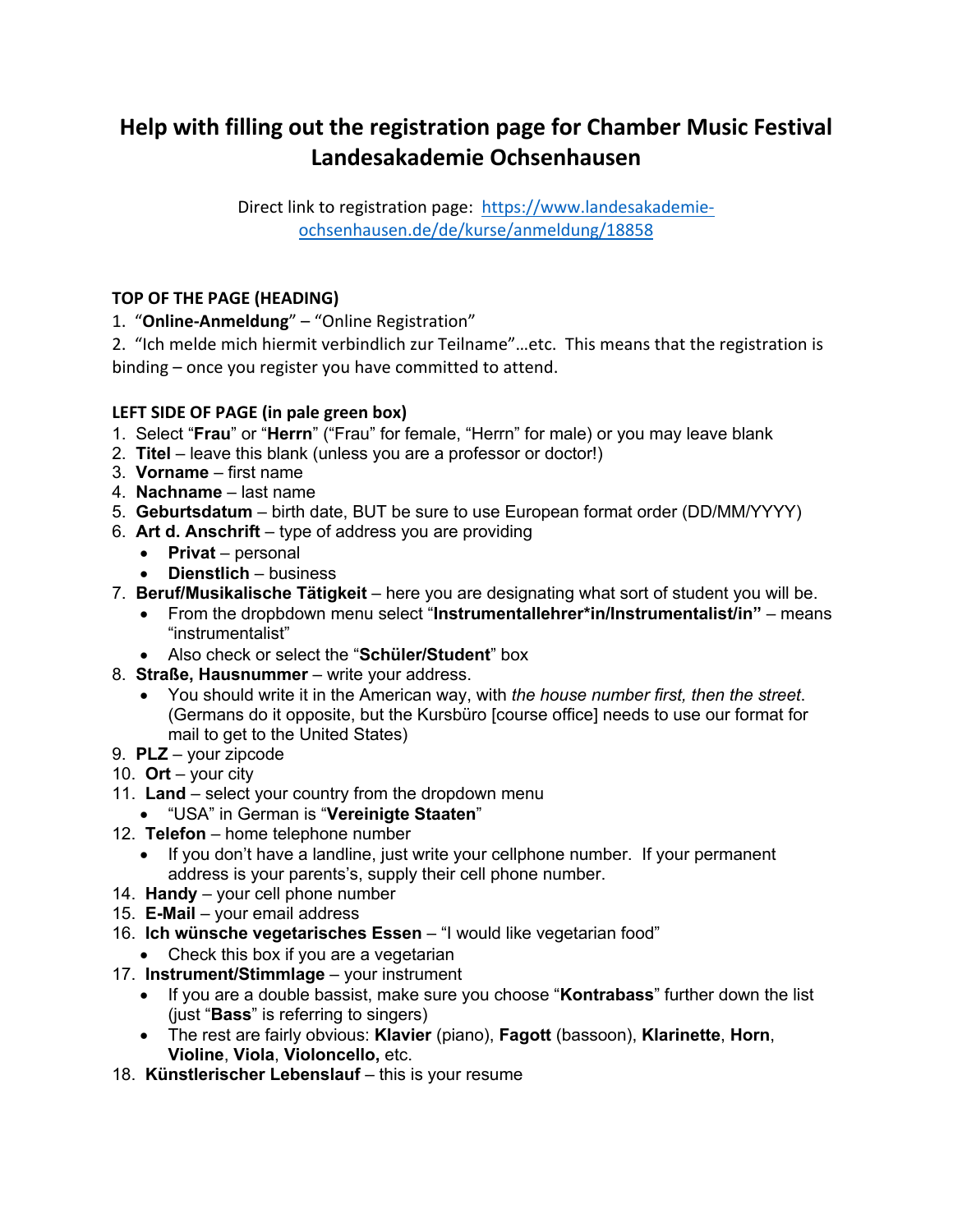- "Sie haben die Möglichkeit Ihre Unterlagen…" means you can attach a PDF-file there in the application or send it directly to their office email: kursbuero@landesakademieochsenhausen.de
- 19. **Angaben über zu erarbeitende Werke** list of the works you intend to study
- A list of the pieces you would like to work on in the masterclass attach a PDF
- 20. **Aktive Teilnahme erwünscht** "Active participation wished"
	- Make sure to check this box if you are a student wishing to participate actively in the masterclass and not merely observe
- 21. Please specify your instrument
	- This may appear to be redundant, but it is necessary to ensure people (without the help of this useful guide!) translated the German instruments properly. Just write the name of your instrument in English
- 22. **Anmerkungen** "Comments"
	- Include any special accommodations or questions you have
	- See #9 in the "Right Side of Page" KURSDATEN comments. The course for students starts on July 10, but faculty arrive on or before July 8 to rehearse. Students, especially those travelling from the United States may wish to arrive before the July 10 to overcome jetlag, practice and get comfortable. You can include your wishes for this in the comments. "I intend to arrive a day or two earlier than the course date" might be an appropriate comment at this time if your travel is not yet set. If it is set, then supply the date and time.
- 23. Checkboxes:
	- "Die AGB der Landesakademie Ochsenhausen sind mir bekannt und werden von mir anerkannt" – I am aware of the general terms and conditions of the Landesakademie Ochsenhausen and accept them.\*
		- o We have translated the Landesakademie's AGB (Terms and Conditions) at the end of this document. This is **not an official** translation, but is merely meant to help an English speaker know what they are signing. There is valuable information in the document and it is helpful to read, especially regarding specific special accommodation requests.
	- "Mit der Zusendung von Kurs- und Konzertinformationen bin ich einverstanden." I agree to the sending of course and concert information.
	- "Ich bin damit einverstanden, dass eventuell…" I agree that any images of me taken throughout the course, may be published for advertising purposes or as part of the public relations work of the Landesmusikakademie (state academy) without giving my name.
	- "Ich erlaube eine kursinterne Verwendung der Adressdaten, insbes. zur Erstellung einer Teilnehmer\*innenliste für Fahrgemeinschaften." – I allow my address to be used within the course, in particular to create a list of participants for carpooling.
	- "Den Kursbeitrag werde ich spätestens eine Woche vor Lehrgangsbeginn überweisen." – I will transfer the course fee no later than one week before the start of the course.\*

24. "**Ich bin kein Roboter**." – I am not a robot

Click the green button that says **Anmelden** to send your registration.

# **RIGHT SIDE OF PAGE – "KURSDATEN" (Course Info)**

- 1. **INSTRUMENTALKURSE**  Instrumental Course
- 2. **NR. 22.0708.1**  this is the course number
	- You may need this for correspondence with the Kursbüro (course office)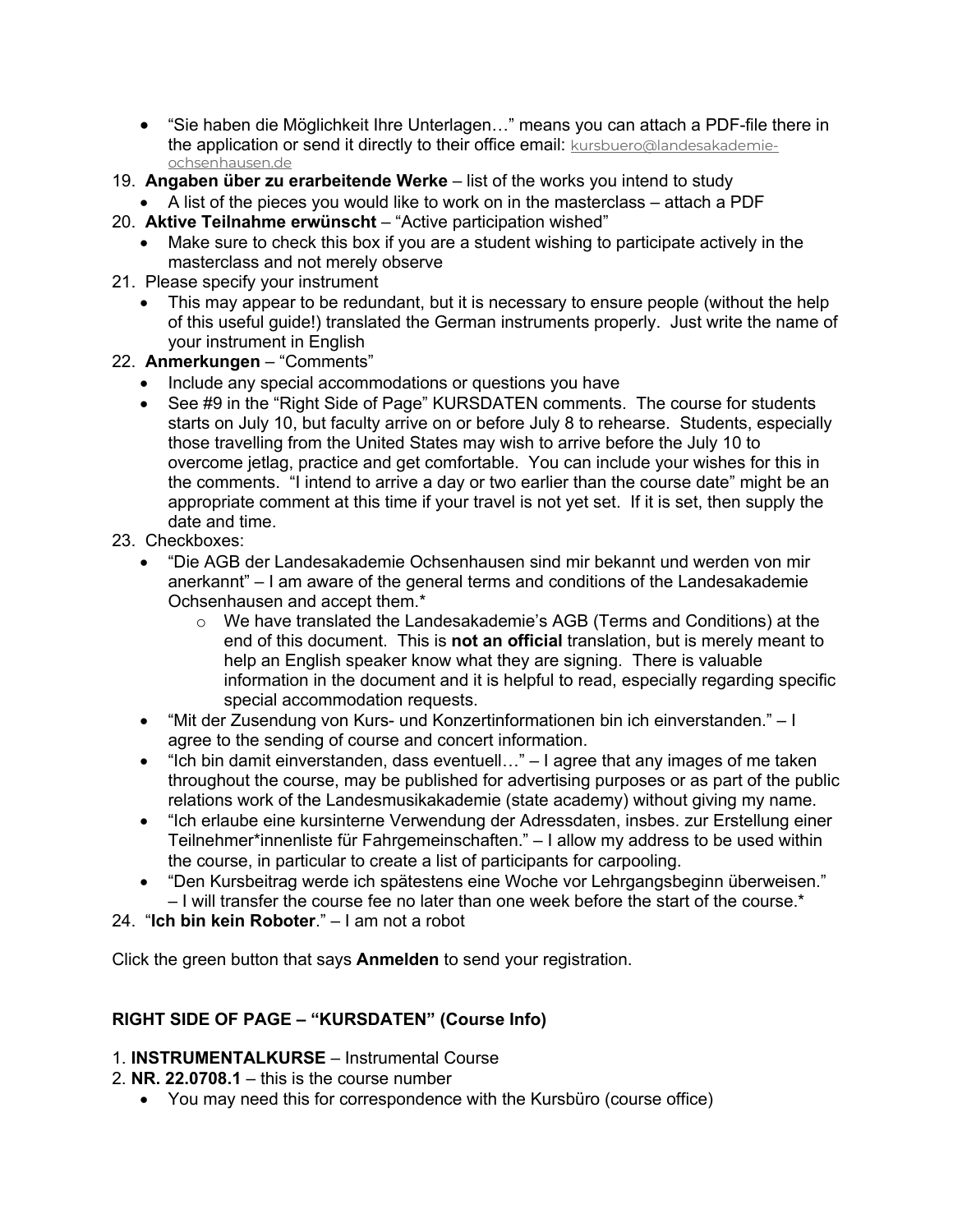- 3. **Kammermusikfestival**  Chamber music festival
- 4. **MAX. TEILNEHMER** 50 maximum number of participants is 50
- 5. **VON** (course dates) see #9 (below) for arrival information
	- **VON** (from) Friday, July 8, 2022 6 pm
	- **BIS**  (to) Tuesday, July 19, 2022 9 am
- 6. **ZIELGRUPPE**  Target Group
	- This is helpfully translated to English
- 7. **GEBÜHREN**  Fees
	- Incl. overnight stay in double room and meals:  $640.00$  Euros ( $\sim$  \$700 as of March 28, 2022)
- 8. **HINWEISE**  Hints
	- This is translated to English
- 9. **Kursbeginn für Studierende**  Beginning for students
	- The course, for students, officially begins on Sunday, July 10, 2022, at 6 pm
	- If you are coming from the USA, you would be welcome to arrive a day or two earlier (i.e. July 8 or 9) to overcome jetlag, get comfortable, practice, etc. This will add an additional cost of a small room & board fee per night. Please say something in the comment section, "Anmerkungen," (#22 above) regarding your potential plans.
	- To clarify: You should plan on arriving *before* Sunday, July 10, 2022 at 6pm

**\*\*\*\*\*\*\***

# **TRANSLATION OF THE "AGB"** – Terms and Conditions document

*This is not an official translation of the AGB, but is designed to help English speakers understand the terms and conditions established by the Landesakademie. If you have specific concerns, we invite you to contact the Kursbüro directly. A section of the AGB about group-bookings has been omitted, as it does not apply to this instrumental course.*

### **GENERAL TERMS AND CONDITIONS for Courses and Events**

STATE ACADEMY FOR YOUNG MUSICIANS IN BADEN-WÜRTTEMBERG

As of: September 2021 Physical Address: Schloßbezirk 7, 88416 Ochsenhausen Director: Prof. Dr. Klaus K. Weigele M.A. Managing Director: Torsten Kallfass

### **Registration and withdrawal**

Registration for all seminars is via the online registration function on the WWW.LANDESAKADEMIE-

OCHSENHAUSEN.DE website, by email, fax or in writing using the registration form for the respective course. With the registration, the general terms and conditions of the Landesakademie are accepted. There is no legal entitlement to a place in the seminar. The course registration becomes binding upon receipt of the course invitation (by email or post). In the event of cancellation, a fee of one third of the respective daily rates (adults €16.50/day, young people €11/day; max. 3 daily rates) will be charged. This cancellation fee is due if the participant withdraws after receiving the invitation. The participation fee cannot be refunded if the course is terminated.

For courses with a limited number of participants, the lecturer or the date of receipt of the registration decides admittance. The course fees are to be paid upon receipt of the invitation, but no later than one week before the course begins.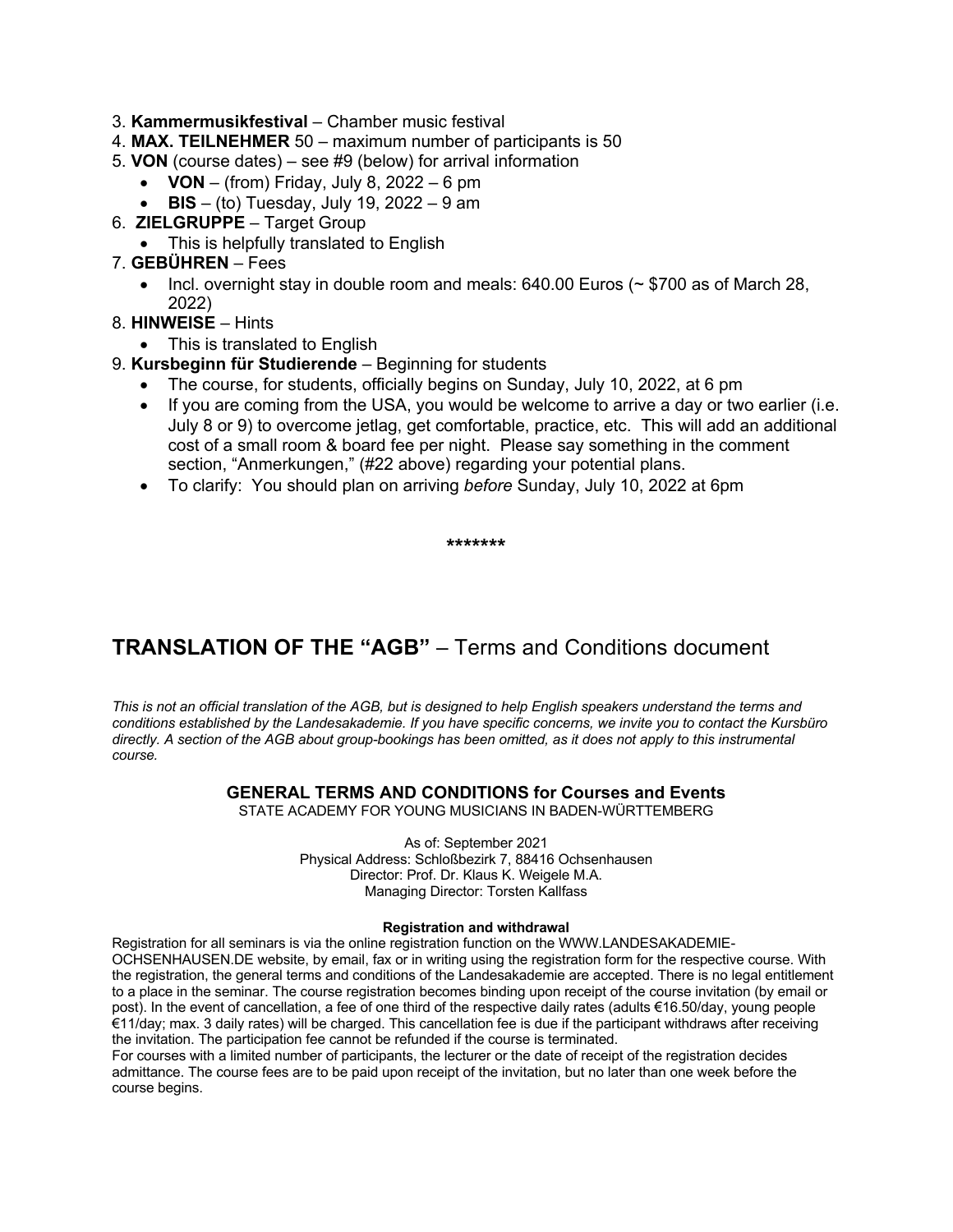#### **Cancellation by the organizer**

The Landesakademie Ochsenhausen reserves the right to cancel a course if there is insufficient demand, the lecturer is absent or force majeure. Contributions paid in advance will be refunded in full. In addition, no further claims can be asserted against the Landesakademie.

The Landesakademie reserves the right to make changes to the content and schedule of the individual training events and the participation of speakers and guest lecturers.

#### **Underage Students**

Children and young people can take part in the courses with the consent of a legal guardian. Corresponding declarations of consent will be sent after registration for the course and are a prerequisite for the participation of the child/young person. The Youth Protection Act applies (Jugendschutzgesetz).

#### **Terms of payment**

Payment is made by bank transfer after receipt of the letter of invitation, but no later than one week before the start of the course, to the following bank account:

Landesakademie für die musizierende Jugend in Baden Württemberg IBAN: DE 40 6545 0070 0000 6060 33 SWIFT BIC: SBCRDE66 Purpose: name of the course participant & the course number

All fees are to be borne by the customer.

#### **Rooms and Premises**

The academy administration is responsible for allocating rooms and rehearsal rooms. Check-in is from 1 p.m. on the day of arrival. During the week, the rooms must be vacated by 9 a.m. on the day of departure. Adults are usually accommodated in 2-bed rooms, young people in multi-bed or 2-bed rooms. For overnight stays in a single room, a surcharge of 15 euros / night will be charged. The use of multi-bed rooms as single rooms is only possible if the total occupancy allows it.

#### **Meals**

Meals include three meals a day. There are usually two lunch dishes to choose from, one of which is vegetarian. If medically necessary, vegan, lactose-free and simple gluten-free meals can be requested - please let us know before you arrive. Other special dietary requirements cannot be considered and in such cases the participant must bring his/her own food. If necessary, these foods can be stored/refrigerated in the academy. Please discuss this with the academy before your arrival.

Any credit for unclaimed meals can only be given if this is notified to the Academy administration at least two days in advance.

#### **Privacy**

The courses are managed via electronic data processing. The data recorded by the Landesmusikakademie Ochsenhausen are subject to the Federal Data Protection Act (Bundesdatenschutzgesetz). When you register online, you indicate whether we may use your address for information purposes and to pass it on to course participants to form carpools. The Landesakademie uses and processes your data as part of the course registration and the fulfillment of the contract.

#### **Liability**

The Landesakademie accepts no liability for personal injury, property damage or financial loss, unless the Landesakademie acted with gross negligence. This applies in particular to wardrobes, valuables and instruments. Upon entering the premises of the academy, the house rules of the academy are accepted by the participant or the guest.

#### **Arrival and departure**

Arrival and departure are at the participants' or guests' own expense and risk. The Landesakademie cannot provide a pick-up service. Maps and information on public transport can be found on the Landesakademie website.